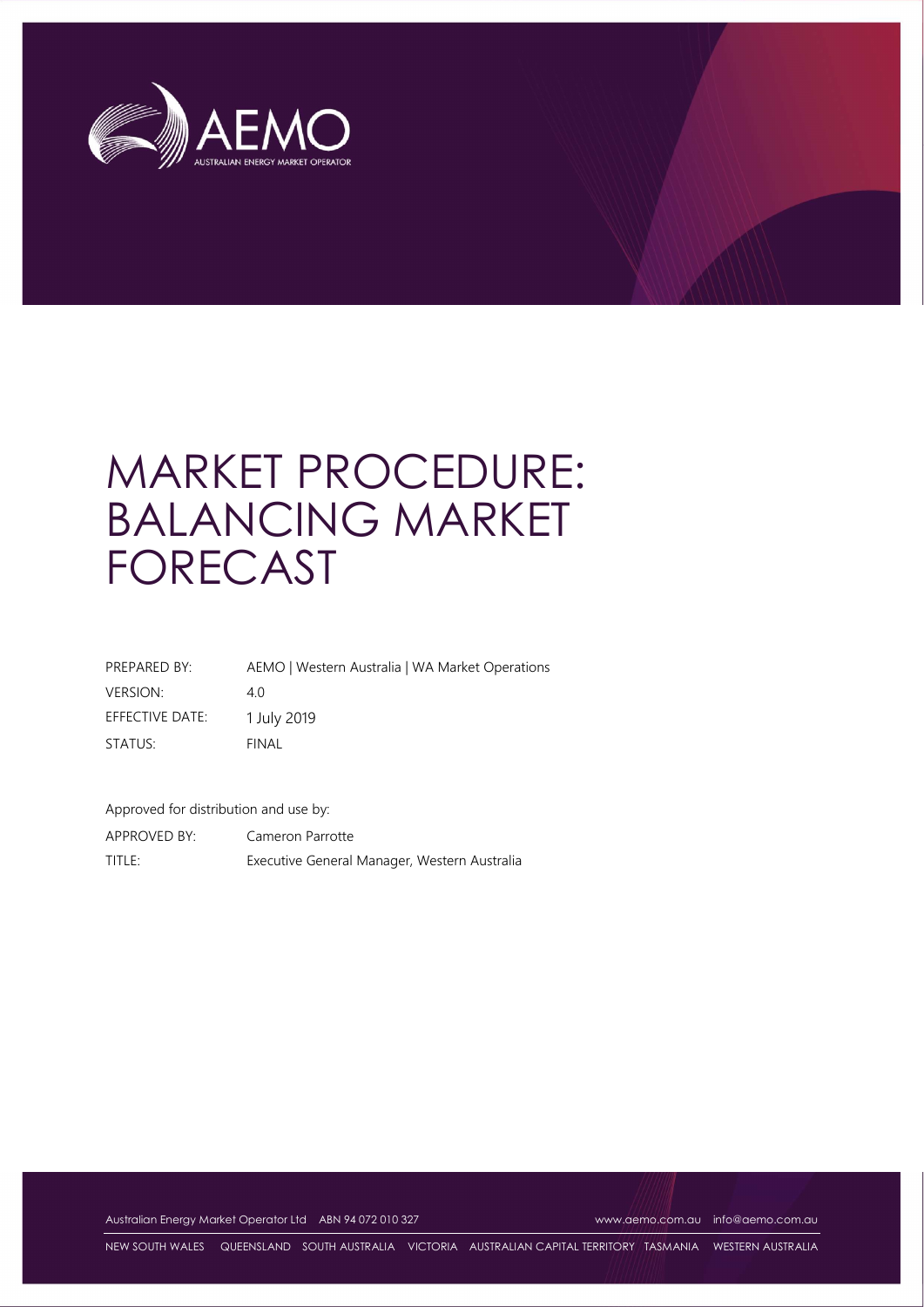

## VERSION RELEASE HISTORY

| Version | <b>Effective Date</b>                       | <b>Summary of Changes</b>                                                                                                                                                                                                                                                                                                                                                                                                                                                                                                                                                                                                                                                                                                                                                                                                                              |
|---------|---------------------------------------------|--------------------------------------------------------------------------------------------------------------------------------------------------------------------------------------------------------------------------------------------------------------------------------------------------------------------------------------------------------------------------------------------------------------------------------------------------------------------------------------------------------------------------------------------------------------------------------------------------------------------------------------------------------------------------------------------------------------------------------------------------------------------------------------------------------------------------------------------------------|
| 1.0     | <b>Balancing Market</b><br>Commencement Day | Market Procedure for Balancing Market Forecasts                                                                                                                                                                                                                                                                                                                                                                                                                                                                                                                                                                                                                                                                                                                                                                                                        |
| 2.0     | 30 November 2015                            | Changes resulting from transfer of functions from the IMO to AEMO                                                                                                                                                                                                                                                                                                                                                                                                                                                                                                                                                                                                                                                                                                                                                                                      |
| 3.0     | 18 April 2017                               | Changes resulting from the transfer of System Management functions to AEMO                                                                                                                                                                                                                                                                                                                                                                                                                                                                                                                                                                                                                                                                                                                                                                             |
| 4.0     | 1 July 2019                                 | Changes resulting from Procedure Change Proposal AEPC_2019_06 related to:<br>the Rule Change Proposal RC_2014_06: Removal of Resource Plans and<br>$\bullet$<br>Dispatchable Loads;<br>AEMO's obligations with determining forecast spare capacity now included in<br>$\bullet$<br>section 2.6; resulting from changes to the definition of Balancing Forecast,<br>resulting from the Wholesale Electricity Market Rules Amending Rules 2016 made<br>by the Minister under regulation 7(4) of the Electricity Industry (Wholesale<br>Electricity Market) Regulations 2004 regarding the provision of spare capacity for<br>a trading interval; and<br>the transfer of the Procedure to the new AEMO Procedure template, formatting<br>$\bullet$<br>amendments and minor administrative changes to align to WEM Rule clauses<br>referencing and wording |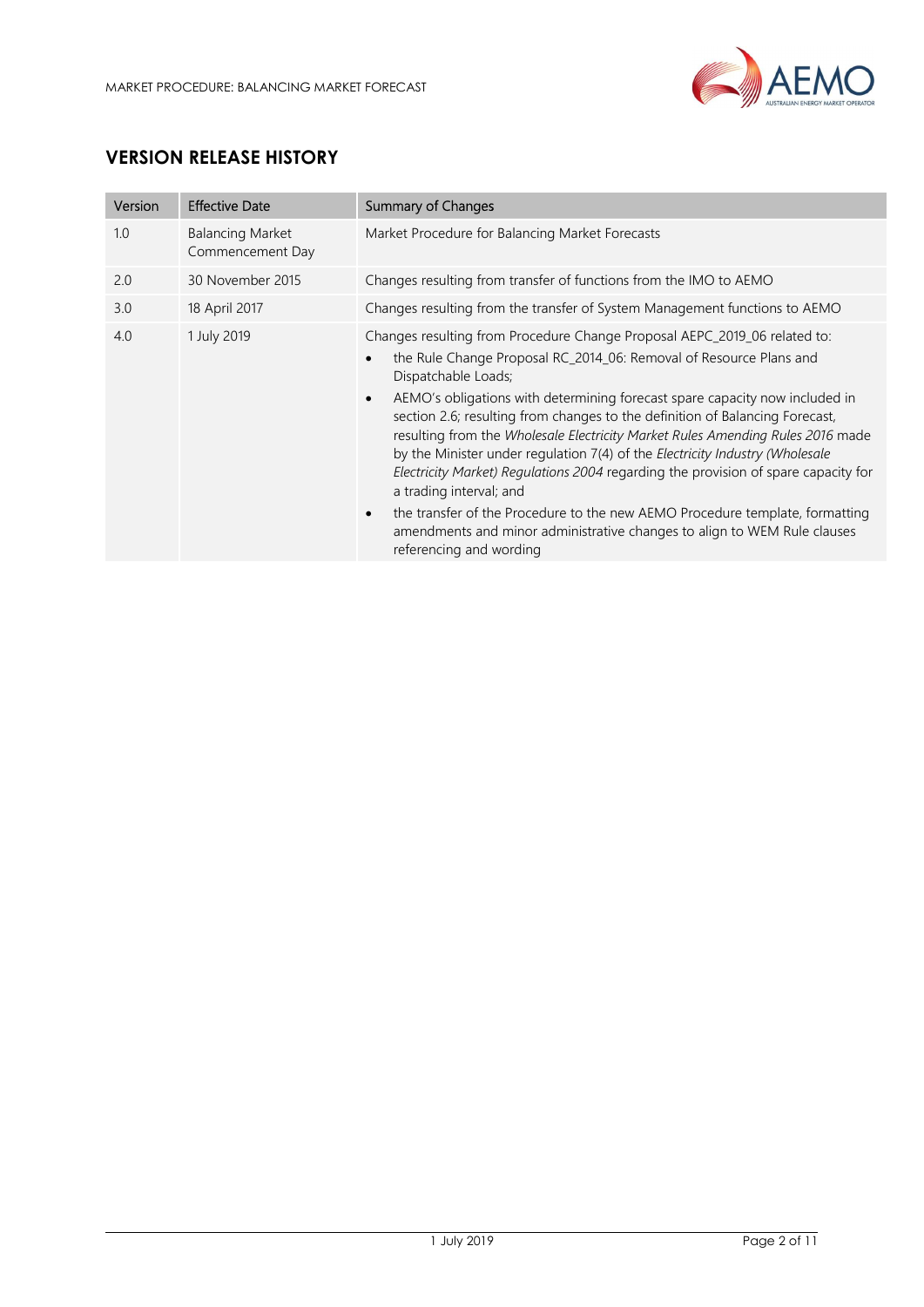

#### **CONTENTS**

| 1              | <b>INTRODUCTION</b>                                                  | $\overline{\mathbf{4}}$ |
|----------------|----------------------------------------------------------------------|-------------------------|
| 1.1            | Purpose and scope                                                    | 4                       |
| 1.2            | Definitions and interpretation                                       | 4                       |
| 1.3            | Related documents                                                    | 5                       |
| $\overline{2}$ | <b>FORECAST BMO</b>                                                  | 6                       |
| 2.1            | Background                                                           | 6                       |
| 2.2            | Preparation of the Forecast BMO                                      | 6                       |
| 2.3            | Publication of Forecast BMO to Market Participants                   | 7                       |
| 3              | <b>BALANCING FORECAST</b>                                            | 7                       |
| 3.1            | Background                                                           | $\overline{7}$          |
| 3.2            | Forecast Relevant Dispatch Quantities                                | 7                       |
| 3.3            | Forecast Non-Scheduled Generation Quantities                         | 8                       |
| 3.4            | Preparation of Forecast Balancing Prices and Quantities              | 8                       |
| 3.5            | Forecast spare capacity                                              | 8                       |
| 3.6            | Publication of Balancing Forecast information to Market Participants | 9                       |
| 3.7            | Unavailable information                                              | 10                      |
| 4              | <b>TIE BREAK PROCESS</b>                                             | 10                      |
| 4.1            | Background                                                           | 10                      |
| 4.2            | Process                                                              | 10                      |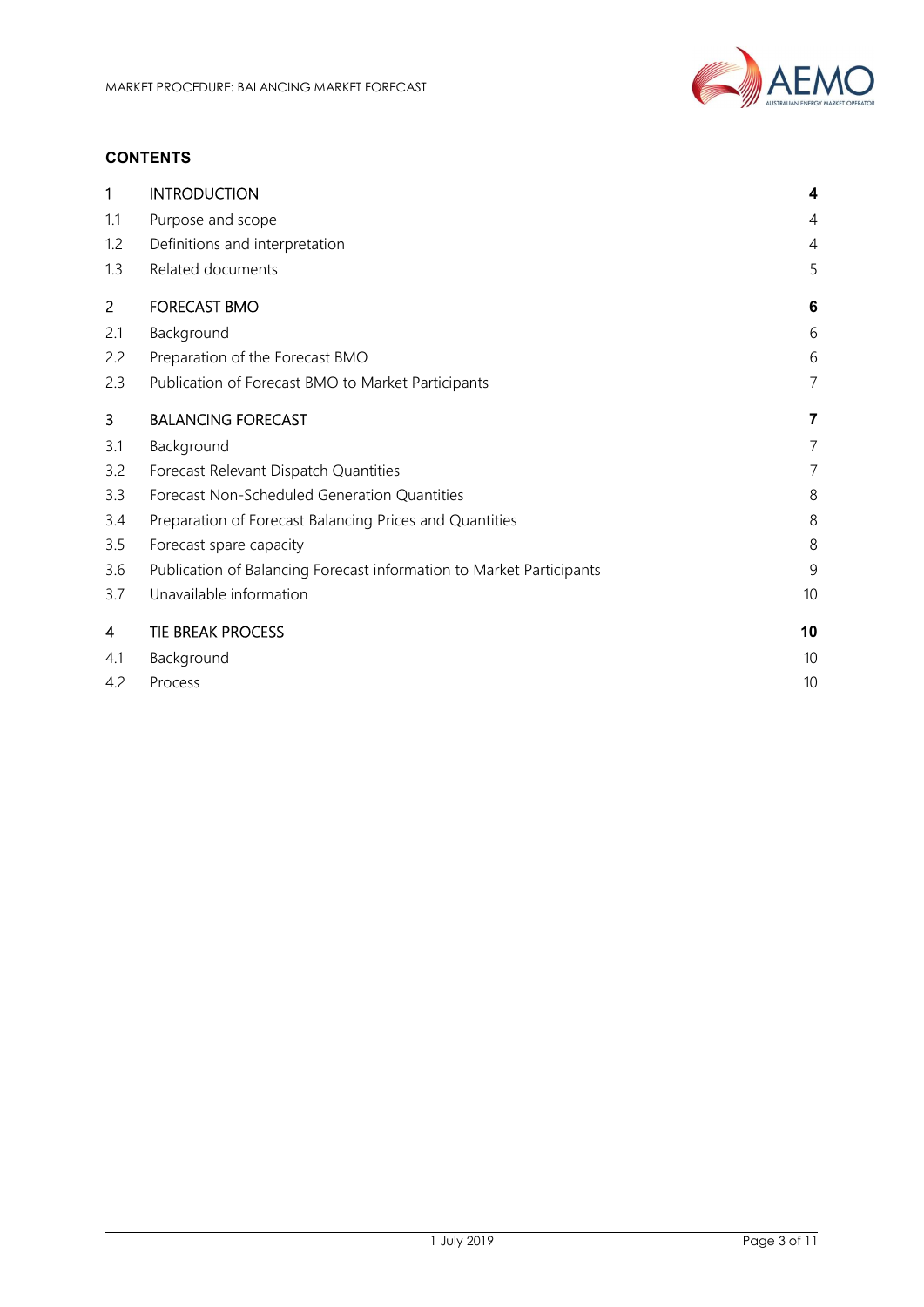

## 1 INTRODUCTION

#### 1.1 Purpose and scope

- 1.1.1 This Market Procedure: Balancing Market Forecast (Procedure) is made under clauses 7A.3.3 and 7A.3.4 of the Wholesale Electricity Market (WEM) Rules.
- 1.1.2 This Procedure applies to AEMO in relation to the processes it must follow in preparing and publishing the Forecast BMO, the Balancing Forecast and the Balancing Quantities expected to be provided by each Market Participant.
- 1.1.3 This Procedure has effect only for the purposes set out in the WEM Rules and the WEM Rules prevail over these Procedures to the extent of any inconsistency.
- 1.1.4 The purpose of this Procedure is to describe the processes AEMO must follow [clause 7A.3.3] when:
	- (a) determining Forecast BMOs and providing them to System Management;
	- (b) preparing and publishing Balancing Forecasts; and
	- (c) assigning priority to Facilities in the case where there is a tie in a Forecast BMO or Forecast LFAS Merit Order.
- 1.1.5 AEMO must develop the Balancing Forecast Market Procedure in accordance with the following principles {clause 7A.3.4]:
	- (a) to the extent reasonably practicable, Balancing Forecasts must use the latest information available to AEMO; and
	- (b) Balancing Forecasts must provide Market Participants with information upon which to make an assessment regarding their Balancing Submissions and whether to update a Balancing Submission.
- 1.1.6 In this Procedure where obligations are conferred on a Rule Participant, that Rule Participant must comply with the relevant obligations in accordance with clauses 2.9.7, 2.9.7A, 2.9.7B, 2.9.7C and 2.9.8 of the WEM Rules, as applicable.
- 1.1.7 Reference to particular WEM Rules within the Procedure in bold and square brackets [clause XX] are included for convenience only, and are not part of this Procedure.
- 1.1.8 All interactions between AEMO and Market Participants referred to in this Procedure will be conducted through the Wholesale Electricity Market Systems (WEMS).

#### 1.2 Definitions and interpretation

#### 1.2.1 Glossary

Terms defined in the WEM Rules have the same meanings in this Procedure unless otherwise specified in this clause.

The words, phrases and abbreviations in the table below have the meanings set out opposite them in the table when used in this Procedure.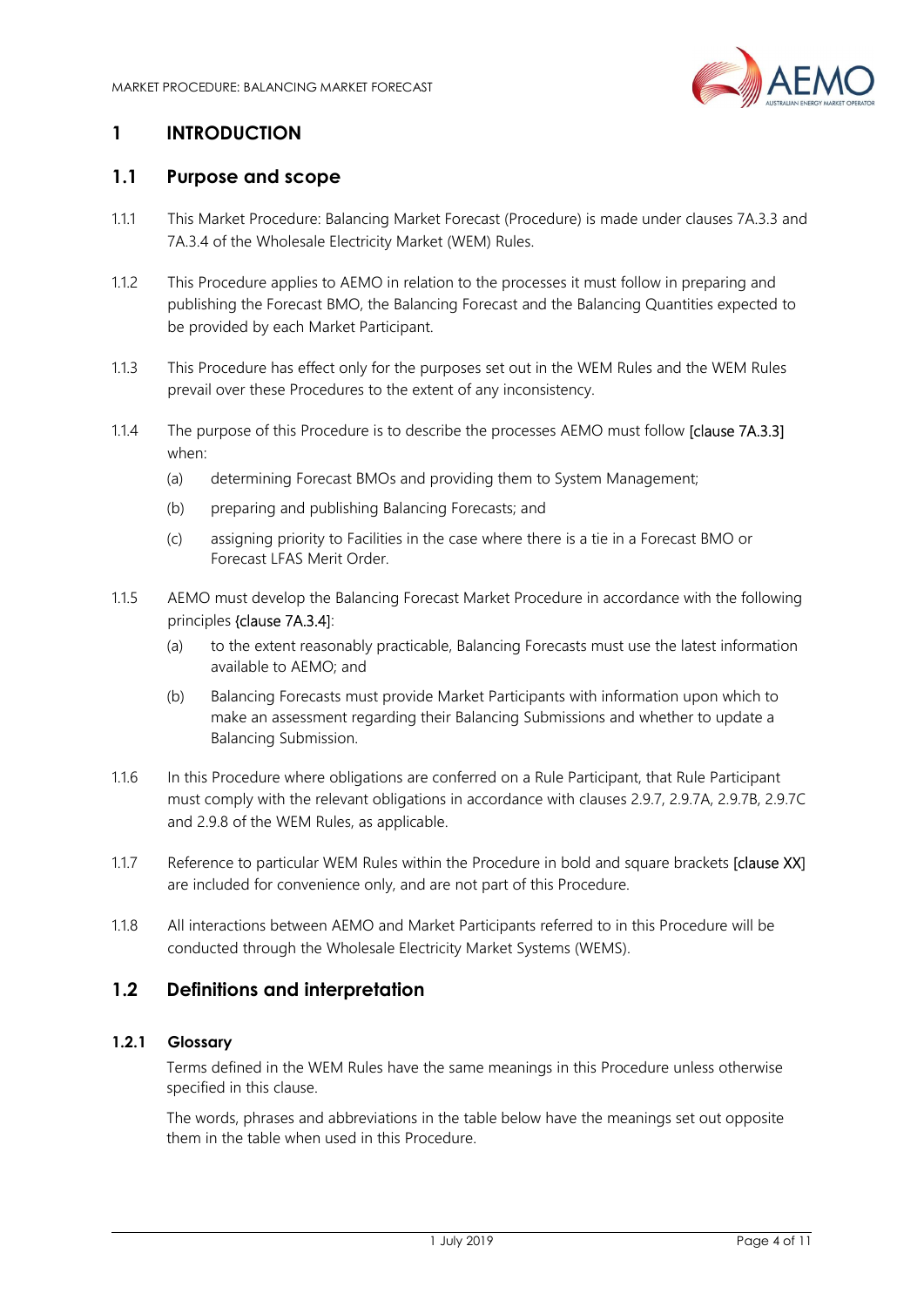

| Term                                  | Definition                                                                                                                                                                                                                                                                                                                                                                                                                                                                                                                                                                                                                                                                                                        |
|---------------------------------------|-------------------------------------------------------------------------------------------------------------------------------------------------------------------------------------------------------------------------------------------------------------------------------------------------------------------------------------------------------------------------------------------------------------------------------------------------------------------------------------------------------------------------------------------------------------------------------------------------------------------------------------------------------------------------------------------------------------------|
| <b>Balancing Merit Order</b><br>(BMO) | Means, for a Trading Interval, the ordered list of Balancing Facilities, and associated<br>quantities, used by System Management for issuing Dispatch Instructions for the Trading<br>Interval, determined as:<br>the last Forecast BMO for the Trading Interval received by System Management<br>a)<br>under clause 7A.3.1(b) of the WEM Rules; or<br>if no Forecast BMO is received, the Balancing Merit Order that was used by System<br>b)<br>Management for issuing Dispatch Instructions for the same Trading Interval on the<br>most recent Business Day if the Trading Interval occurs on a Business Day, or the<br>most recent non-Business Day if the Trading Interval occurs on a non-Business<br>Day. |
| Forecast BMO                          | Means the ordered list of Balancing Facilities, and associated quantities, determined by<br>AEMO under clause 7A.3.1(a) of the WEM Rules.                                                                                                                                                                                                                                                                                                                                                                                                                                                                                                                                                                         |
| Market Participant<br>Interface       | An application within the WEMS which provides a user interface, and B2B interfaces, for<br>Market Participants to participate in the WEM. This application includes functionality that<br>enables:<br>maintenance of Market Participant and Facility registration data;<br>$\bullet$<br>submissions into the WEM markets systems;<br>$\bullet$<br>user management; and<br>$\bullet$<br>market data reports; Access to settlement and prudential information.<br>$\bullet$                                                                                                                                                                                                                                         |
| <b>WEMS</b>                           | The market systems maintained by AEMO for the purpose of enabling interactions<br>between Market Participants and AEMO.                                                                                                                                                                                                                                                                                                                                                                                                                                                                                                                                                                                           |

#### 1.2.2 Interpretation

The following principles of interpretation apply to this Procedure unless otherwise expressly indicated:

- (a) references to time are references to Australian Western Standard Time.
- (b) terms that are capitalised, but not defined in this Procedure, have the meaning given in the WEM Rules;
- (c) to the extent that this Procedure is inconsistent with the WEM Rules, the WEM Rules prevail to the extent of the inconsistency;
- (d) a reference to the WEM Rules or Market Procedures includes any associated forms required or contemplated by the WEM Rules or Market Procedures; and
- (e) words expressed in the singular include the plural and vice versa.

In this Procedure the conventions specified in sections 1.3 to 1.5 of the WEM Rules apply.

#### 1.3 Related documents

The following Market Procedures, Power System Operation Procedures (PSOPs) and market documents (available on the Market Web Site<sup>1</sup>) provide background information to this Procedure:

- (a) Market Procedure: Notices and Communications;
- (b) Market Procedure: IMS Interface; and
- (c) PSOP: Dispatch.

-

<sup>&</sup>lt;sup>1</sup> Available at http://aemo.com.au/Electricity/Wholesale-Electricity-Market-WEM/Procedures.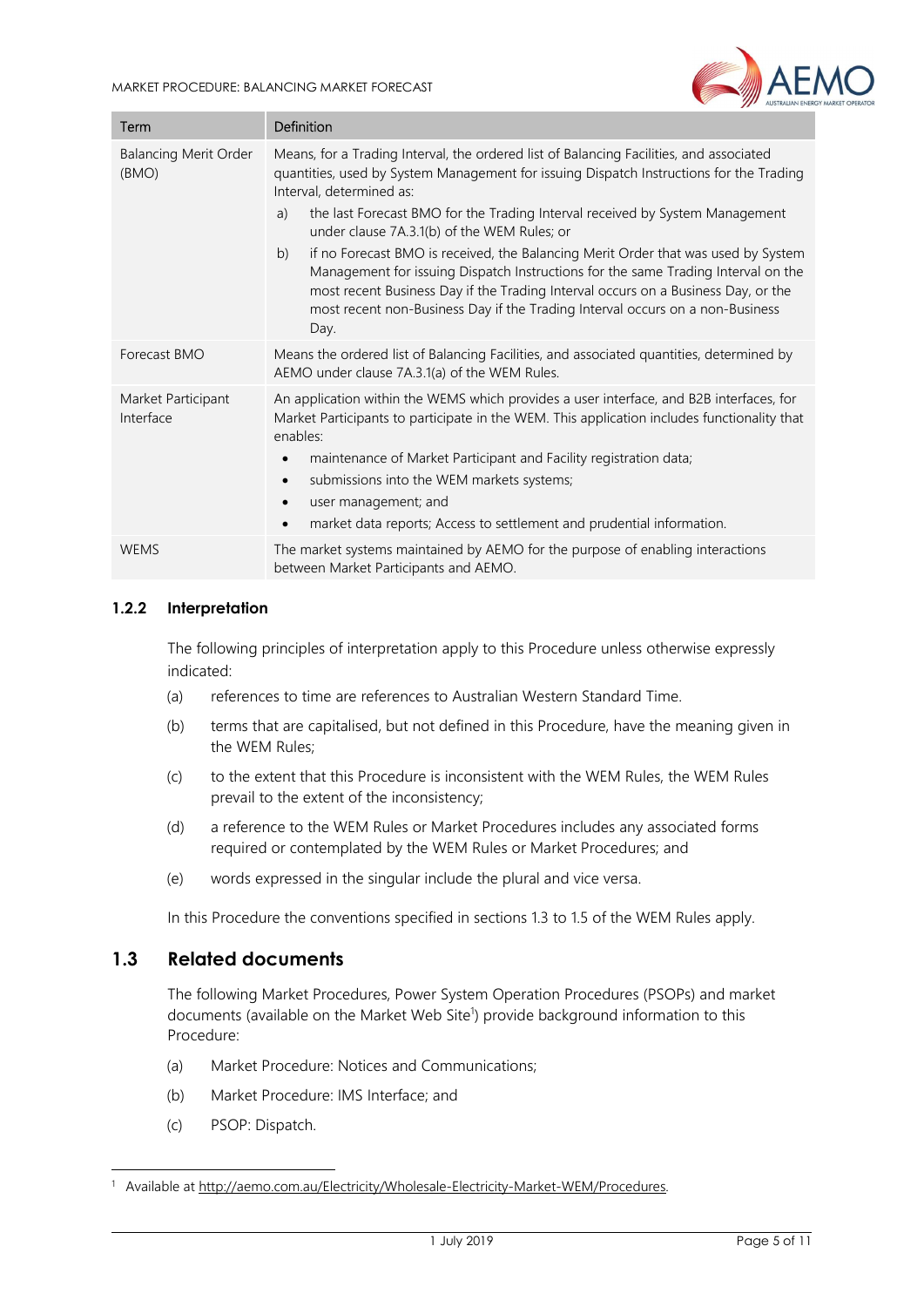

## 2 FORECAST BMO

## 2.1 Background

- 2.1.1 AEMO must, to the extent that is reasonably able, as soon as practicable during the first 15 minutes of each Trading Interval, for each future Trading Interval in the Balancing Horizon [clause 7A.3.1]:
	- (d) determine the Forecast BMO in accordance with clause 7A.3.2 of the WEM Rules using the most recent, valid Balancing Submissions available to it;
	- (e) provide System Management with the Forecast BMO determined under clause 7A.3.1(a) of the WEM Rules; and
	- (f) provide each Market Participant with the EOI Quantities expected to be provided by each of that Market Participant's Balancing Facilities in the Forecast BMO determined under clause 7A.3.1(a) of the WEM Rules.
- 2.1.2 The Forecast BMO for a Trading Interval is the BMO determined from the latest Balancing Submissions available to AEMO for the Trading Interval, as determined by AEMO in accordance with this Procedure. The purpose of the Forecast BMO is to enable:
	- (a) AEMO to develop and assess the implications, including system security and system constraints, of likely generation dispatch schedules in future Trading Intervals of the Balancing Horizon;
	- (b) Market Participants, in preparing their Balancing Submissions, to take account of the quantities expected to be dispatched in future Trading Intervals of the Balancing Horizon, in accordance with clauses 7A.2.8(a) and 7A.2.9(a)(i)) of the WEM Rules;
	- (c) Market Participants, in preparing their Balancing Submissions, to take account of aggregated Balancing Price-Quantity supply curves for future Trading Intervals of the Balancing Horizon, in accordance with clauses 7A.2.8(a) and 7A.2.9(a)(i)) of the WEM Rules;
	- (d) AEMO, for a Trading Interval for which the BMO is not available, to determine the appropriate levels of dispatch for Balancing Facilities from the latest available Forecast BMO generated in accordance with clause 7A.3.1(a) of the WEM Rules; and
	- (e) AEMO, for a Trading interval for which the Balancing Price and the BMO are not available, to determine the Balancing Price from the most recent Forecast BMO [clause 7A.3.13].

### 2.2 Preparation of the Forecast BMO

- 2.2.1 As soon as practicable during the first 15 minutes of each Trading Interval, AEMO must determine the Forecast BMO for each future Trading Interval in the Balancing Horizon by [clause 7A.3.2]:
	- (a) converting the price in each Balancing Price-Quantity Pair for a Balancing Facility that is not in the Balancing Portfolio to a Loss Factor Adjusted Price, for all Balancing Facilities except the Balancing Portfolio;
	- (b) where AEMO (in its capacity as System Management) prepares a forecast End of Interval (EOI) Quantity in accordance with clause 7A.3.15 of the WEM Rules for a Non-Scheduled Generator that is the subject of a Facility Balancing Submission, altering the quantity in that Balancing Submission to the most recent forecast value determined by AEMO;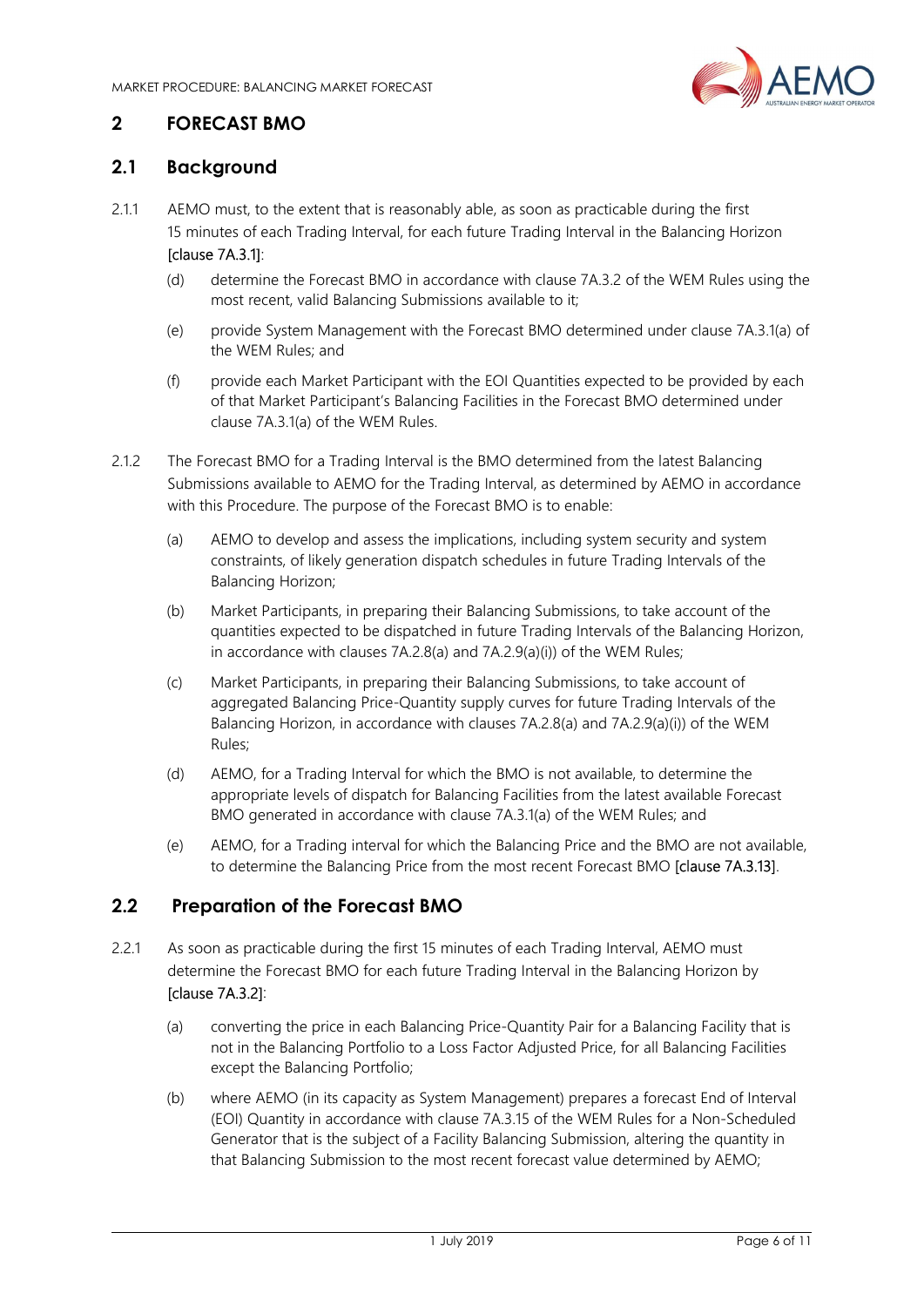

- (c) creating a table of all of the quantities from Balancing Submissions in steps 2.2.1(a) and 2.2.1(b) of this Procedure, with corresponding Loss Factor Adjusted Prices, and all of the quantities and corresponding prices from Balancing Portfolio Balancing Submissions;
- (d) sorting the table of quantities and corresponding prices created in step 2.2.1(c) of this Procedure in order of lowest to highest price; and
- (e) where any Price-Quantity Pairs in the table created in step 2.2.1(d) of this Procedure have an identical price, breaking the tie in accordance with section 4.2 of this Procedure.
- 2.2.2 In preparing the Forecast BMO, AEMO must to the extent reasonably practicable use the most recent valid Balancing Submissions available to it [clause 7A.3.1].

## 2.3 Publication of Forecast BMO to Market Participants

- 2.3.1 AEMO must publish the Forecast BMO prepared in section 2.2 of this Procedure in the form of anonymous Price-Quantity supply curves based on information in the WEMS for each future Trading Interval in the Balancing Horizon.
- 2.3.2 AEMO must, to the extent it is reasonably possible, within the Trading Interval publish the information outlined in section 2.3.1 of this Procedure by the end of every half hour for each future Trading Interval in the Balancing Horizon.

## 3 BALANCING FORECAST

#### 3.1 Background

- 3.1.1 AEMO is required to determine and publish the Balancing Forecast for each Trading Interval in the Balancing Horizon [clause 7A.3.4], using, to the extent practicable, the latest information available to AEMO [clause 7A.3.4(a)].
- 3.1.2 The Balancing Forecast includes forecasts, for each Trading Interval during the Balancing Horizon, of the:
	- (a) Relevant Dispatch Quantity, in MW, at the end of the Trading Interval as determined by AEMO in its capacity as System Management under clause 7A.3.15 of the WEM Rules;
	- (b) aggregate EOI Quantity, in MW, at the end of the Trading Interval, of all Non-Scheduled Generators which are Balancing Facilities under clause 7.2.2(a) of the WEM Rules;
	- (c) Balancing Price; and
	- (d) spare capacity for the Trading Interval.
- 3.1.3 The purpose of the Balancing Forecast is to provide Market Generators with information upon which to make an assessment regarding the making or updating of a Balancing Submission [clauses 7A.2.8(a) and 7A.2.9(a)(i)].

#### 3.2 Forecast Relevant Dispatch Quantities

3.2.1 AEMO (in its capacity as System Management) will prepare and publish forecast Relevant Dispatch Quantities for each future Trading Interval in the Balancing Horizon in accordance with the PSOP: Dispatch [clause 7A.3.15].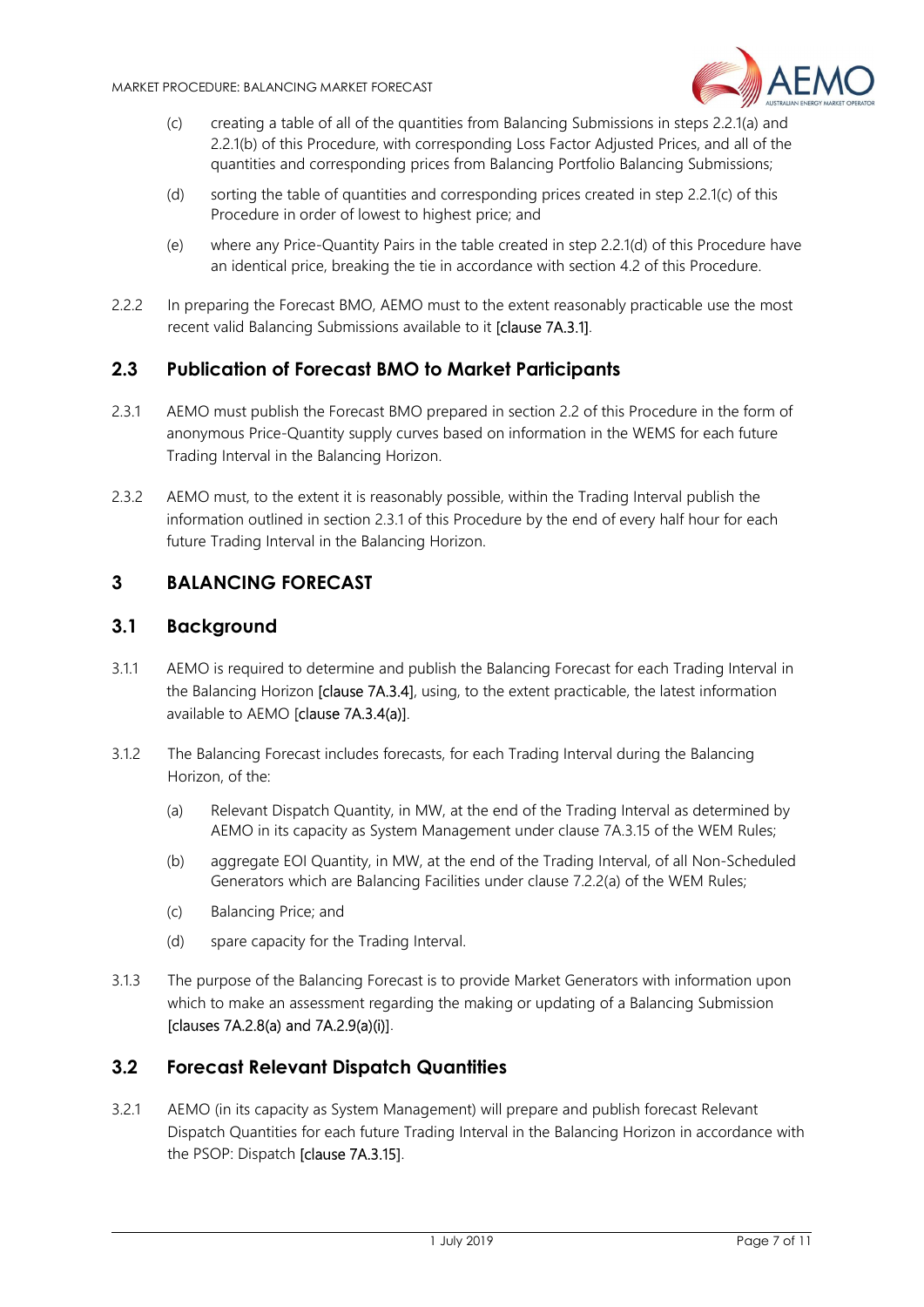

## 3.3 Forecast Non-Scheduled Generation Quantities

3.3.1 AEMO (in its capacity as System Management) will prepare and publish forecast EOI Quantities of Non-Scheduled Generators for each future Trading Interval in the Balancing Horizon in accordance with the PSOP: Dispatch [clause 7A.3.15].

### 3.4 Preparation of Forecast Balancing Prices and Quantities

- 3.4.1 AEMO must determine the forecast Balancing Price for each future Trading Interval in the Balancing Horizon by [clause 7A.3.10]:
	- (a) calculating the forecast marginal dispatch quantity by increasing by 1 MW the most recent forecast Relevant Dispatch Quantity determined by AEMO (in its capacity as System Management);
	- (b) iterating through the Forecast BMO from the lowest Balancing Price-Quantity Pair upwards, summing the MW quantities until the total equals or exceeds the forecast marginal dispatch quantity determined in accordance with step 3.4.1(a) of this Procedure; and
	- (c) setting the forecast Balancing Price to the price of the last Balancing Price-Quantity Pair in the Forecast BMO determined in step 3.4.1(b) of this Procedure or, if the forecast marginal dispatch quantity exceeds the MW sum of all the Price-Quantity Pairs, the highest price in the Forecast BMO.
- 3.4.2 AEMO must determine forecast quantities for each future Trading Interval in the Balancing Horizon by [clause 7A.3.10]:
	- (a) iterating through the Forecast BMO from the lowest Price-Quantity Pair upwards, summing the MW quantities, or part thereof, until the total equals the most recent forecast Relevant Dispatch Quantity determined by AEMO (in its capacity as System Management); and
	- (b) calculating a forecast quantity for each Balancing Facility by summing the Price-Quantity Pairs, or part thereof, from step 3.4.2(a) of this Procedure for the relevant Facility; or
	- (c) where in step 3.4.2(a) of this Procedure, the MW sum of all the Price-Quantity Pairs in the Forecast BMO is less than the forecast Relevant Dispatch Quantity, setting the forecast quantity to the sum of all of the Facility's quantities within the Forecast BMO.
- 3.4.3 AEMO must exclude Ramp Rate Limits and SOI Quantities from the calculations described in steps 3.4.1 and 3.4.2 of this Procedure.

#### 3.5 Forecast spare capacity

-

- 3.5.1 AEMO must determine a forecast spare capacity value (in MW) for each future Trading Interval.
- 3.5.2 AEMO must determine the forecast spare capacity for a Trading Interval by<sup>2</sup>:
	- (a) iterating through the Scheduled Generator Facilities and summing the MW quantities of their Capacity Credits;

 $2$  AEMO has developed the calculation for the spare capacity value on the basis of the Spare (f,t) value used for the calculation of the dynamic refund factor as outlined in clauses 4.26.1(d) and 4.26.1(e) of the WEM Rules.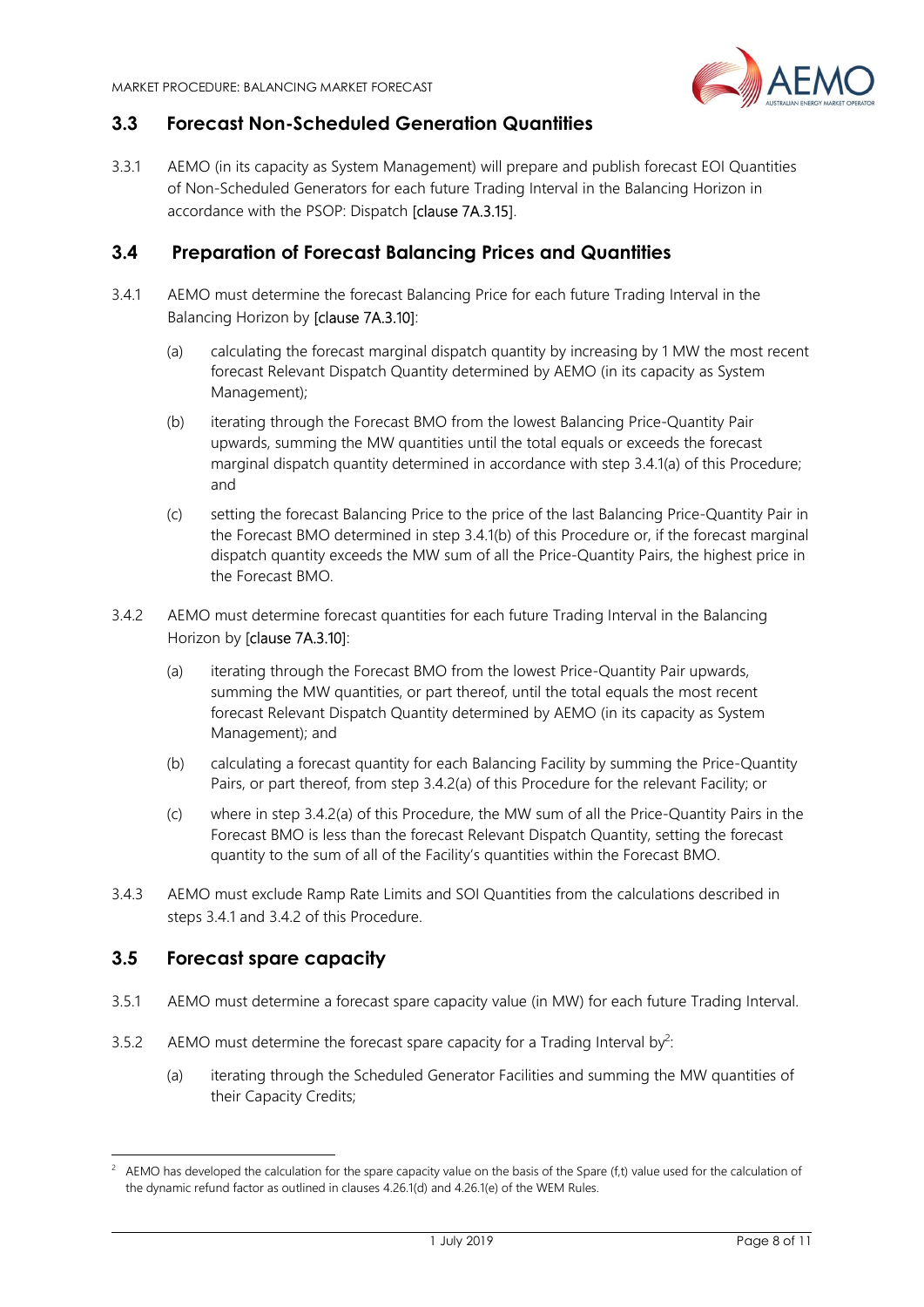

- (b) iterating through the Demand Side Program Facilities and summing the MW quantities of their Reserve Capacity Obligation Quantities (RCOQ);
- (c) summing the values determined in step 3.5.2(a) and 3.5.2(b);
- (d) from the value determined in step 3.5.2(c), subtracting the forecast load (excluding Non-Scheduled Generator Facilities); and
- (e) from the value determined in step 3.5.2(d), subtracting the ex-ante Outages.

The formula for forecast spare capacity is defined as:

Forecast Spare Capacity (t)

$$
= \left(\sum_{f \in F} Capacity\; Credits\; (f, t)\right) + \left(\sum_{d \in D} RCOQ\; (d, t)\right)
$$
  
- *Forecast load (Excl NSG) (t) - Ex-ante Outages (t)*

Where:

F is the set of Scheduled Generator Facilities for which Market Participants hold Capacity Credits in the Trading Interval t and f is a Facility within that set.

D is the set of Demand Side Program Facilities for which Market Participants have Reserve Capacity Obligation Quantities in the Trading Interval t and d is a Facility within that set.

Forecast load (Excl NSG) is the notional unit of Reserve Capacity of a Scheduled Generator where Facility f in a Trading Interval t assigned by AEMO as defined in the Glossary of the WEM Rules.

 $RCOO$  ( $f$ ,  $t$ ) is the amount of capacity required to be provided by a Demand Side Program Facility f in a Trading Interval t as part of a Reserve Capacity Obligation Quantity set by AEMO in accordance with clause 4.12.3 of the WEM Rules.

Forecast load (Excl NSG) is the forecasted system load in the Trading Interval t which excludes forecasted load to be supplied by Non-Scheduled Generator Facilities.

 $Ex$ -ante Outages (t)are the schedule of Planned Outages, Forced Outages and Consequential Outages in the Trading Interval t and published prior to the Trading Day in accordance with clause 7.3.4 of the WEM Rules.

3.5.3 In addition to the forecast spare capacity value determined in step 3.5.2 of this Procedure, AEMO may determine and publish a provisional spare capacity value after the Trading Day to reflect more up to date information. For example, the provisional spare capacity value is calculated by substituting SCADA data for the forecast load or substituting ex-post Outages for ex-ante Outages.

#### 3.6 Publication of Balancing Forecast information to Market Participants

- 3.6.1 AEMO must publish the following information in WEMS for each future Trading Interval in the Balancing Horizon:
	- (a) the most recent forecast Relevant Dispatch Quantity determined under section 3.2 of this Procedure by AEMO (in its capacity as System Management);
	- (b) the most recent forecast EOI Quantity for Non-Scheduled Generator Facilities determined under section 3.3 of this Procedure by AEMO (in its capacity as System Management) or, if no forecasts have been provided, the sum of all Non-Scheduled Generator Facility quantities in applicable Balancing Submissions;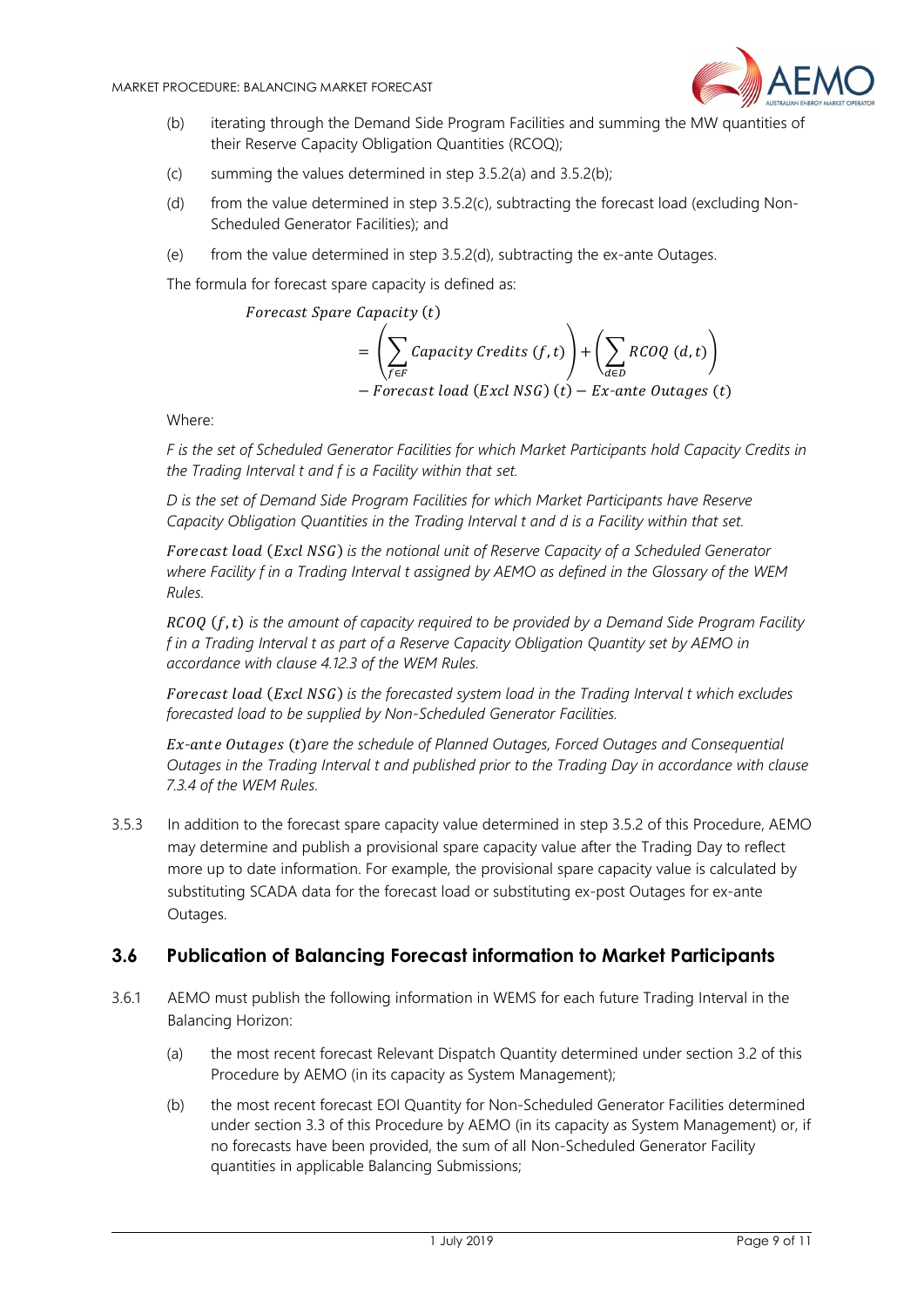

- (c) the forecast Balancing Price determined in section 3.4 of this Procedure;
- (d) the forecast quantities determined in section 3.4 of this Procedure for Facilities owned or operated by the Market Participant; and
- (e) the forecast spare capacity determined in section 3.5 of this Procedure.
- 3.6.2 AEMO must, to the extent it is reasonably possible within the Trading Interval publish the information outlined at step 3.6.1 by the end of every half hour for each future Trading Interval in the Balancing Horizon.

#### 3.7 Unavailable information

- 3.7.1 AEMO must determine and publish a Balancing Forecast for each Trading Interval in the Balancing Horizon if it has sufficient information available [clause 7A.3.1(d)].
- 3.7.2 In the event that AEMO (in its capacity as System Management) does not determine a forecast Relevant Dispatch Quantity for a Trading Interval, AEMO must continue to publish forecasts of Balancing Prices and quantities based on previously issued forecasts for the Trading Interval. If no previously issued forecasts are available for the relevant Trading Interval, then AEMO must cease publication of forecast Balancing Prices and quantities.

#### 4 TIE BREAK PROCESS

#### 4.1 Background

- 4.1.1 In circumstances where there is either:
	- (a) a tie in the ranking of Balancing Facilities under clause 7A.3.2 in the BMO [clause 7A.3.2(c)]; or
		- (b) a tie in the ranking of LFAS Facilities under clauses 7B.3.1 or 7B.3.2 in the LFAS Merit Order [clause 7B.3.2(c)],

AEMO must assign priority to break the tie for the Trading Interval in which the tie occurred in accordance with the priority specified, as per the priorities outlined in clauses 7A.3.2 and 7B.3.2 of the WEM Rules.

### 4.2 Process

- 4.2.1 Prior to the start of each Trading Day, AEMO must assign a unique random number to each Balancing Facility, including the Balancing Portfolio. AEMO must use this number as described in step 4.2.2 of this Procedure to determine the order of identically priced Price-Quantity Pairs in the Forecast BMO.
- 4.2.2 When AEMO is required to assign priority to break a tie for a Trading Interval in which a tie occurred, AEMO will:
	- (a) where that price equals either the Alternate Maximum STEM Price or the Maximum STEM Price, sort the affected Price-Quantity Pairs as if the Facility with the highest random number had the highest price;
		- (b) where that price equals the Minimum STEM Price, sort the affected Price-Quantity Pairs, as if the Facility with the lowest random number had the lowest price; and